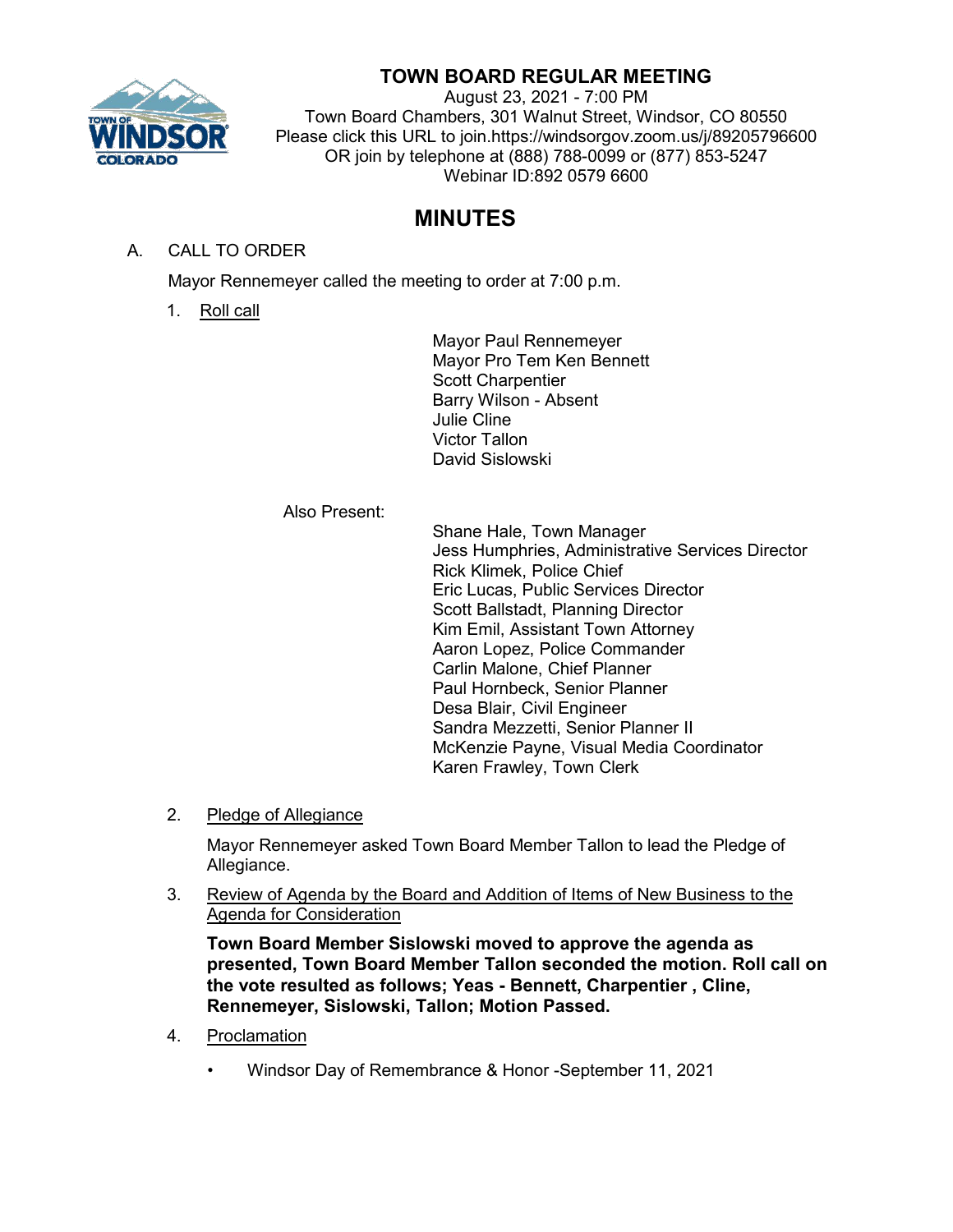Mayor Rennemeyer read the proclamation for Windsor Day of Remembrance & Honor aloud.

#### 5. Board Liaison Reports

• Town Board Member Charpentier - Chamber of Commerce, Clearview Library Board

Town Board Member Charpentier reported that the Clearview Library Board has completed their audit and audit review and all looks great. They have succeeded on closing their deal on Ash Street and will be their new headquarters and once it is remodeled, where the administrative staff will be working from.

Town Board Member Charpentier reported that Chamber of Commerce had fourteen new members in July which brings the total of current members to three-hundred and twenty five. The Wine Walk preliminary numbers came back showing a positive revenue stream.

• Town Board Member Wilson - Planning Commission, Larimer County Behavioral Health Policy Council

Town Board Member Wilson was absent.

• Mayor Pro Tem Bennett – Water and Sewer Board, 34, and I-25 Coalition's

Mayor Pro Tem Bennett reported that the 34 and I25 Coalitions have not met since the last provided update.

Mayor Pro Tem Bennett reported that the Water and Sewer Board met last Wednesday and went over a presentation about Colorado water history that was very fascinating and had a lot of information contained in it.

• Town Board Member Cline – Tree Board, Poudre River Trail Corridor Authority, Historic Preservation Commission

Town Board Member Cline reported that the Tree Board will be meeting tomorrow and will have an update at the next meeting.

Town Board Member Cline reported that the Historical Preservation Commission met two weeks ago and there is an agenda item on the regular meeting agenda that will be discussed tonight.

Town Board Member Cline reported that the Poudre River Trail Corridor Authority has not met, however the subcommittee met last week. The date for the Party on the Poudre has been changed to October 20th from 5:30 to 7:30 p.m. The Full Moon Bike Ride will be scheduled for September 20th on the trail. The subcommittee also looked at some of the logos the marketing group had put together and are still being reviewed. There was over one-hundred and fifty packets distributed for the trail-a-thon. The Weld Gives Day is coming up on December 7th and the Poudre Trail will be in the program as well.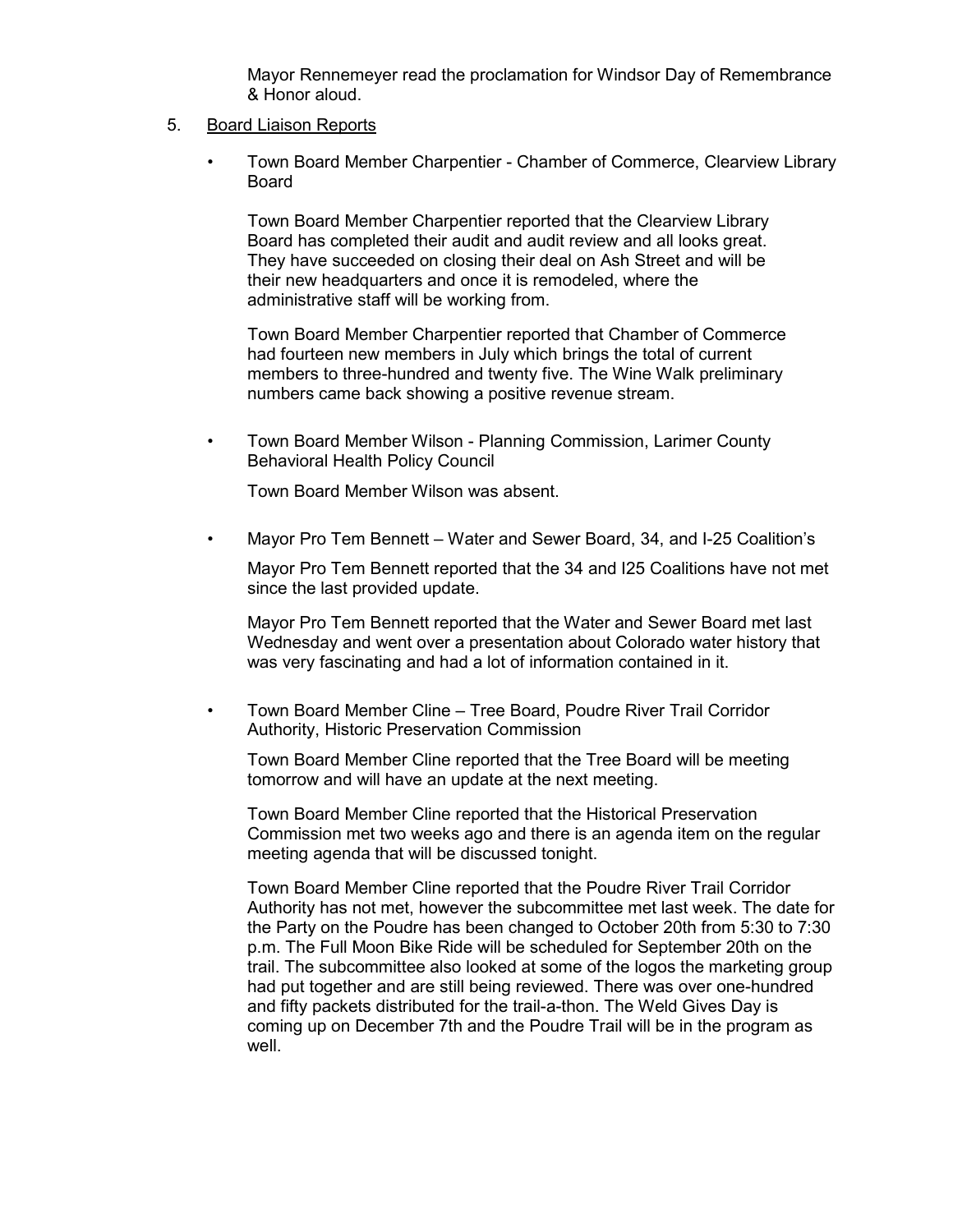• Town Board Member Tallon - Parks, Recreation and Culture Advisory Board, Great Western Trail Authority

Town Board Member Tallon reported that both meetings will be held at the first of the month and have no communications to report.

• Town Board Member Sislowski - Windsor Housing Authority, Windsor Severance Fire District

Town Board Member Sislowski reported that the Fire District met and reviewed revenues to date and looked at preliminary revenues for the coming year. They are seeing a decrease in oil and gas revenues not only in Weld County but is predicting around an eleven percent decline although they have not received final numbers from the assessor. That will be offset by the increase in housing and are forecasting a revenue drop of over six-percent total. Next year's budget was discussed including the salary survey they conducted and looking at pay scales at the Fire District. They are forecasted at having a matrix of salaries with maybe five different categories with years of service. After conducting the survey they are looking at having increases in salaries to bring them up to their peers.

Town Board Member Sislowski reported that the Windsor Housing Authority met and have no vacancies at any properties. They do have some delinquent accounts that will result in a loss of around \$4,500.00 despite the extended moratorium on evictions, in order to qualify the tenant would have to show that it was COVID related. This particular tenant did not provide that so they are working on working through that issue. The Golden Meadows project was denied the tax credits by CHAFFA and have looked back at the project to see if they might need to restructure it to qualify for CHAFFA needs.

• Mayor Rennemeyer - Downtown Development Authority, North Front Range MPO

Mayor Rennemeyer reported that the North Front Range MPO has not had a meeting since the last provided updated.

Mayor Rennemeyer reported that the Downtown Development Authority approved a resolution to approve the scope of the through lot project. The bids were due today for the three construction companies who were going to be submitting bids and the authority will meet on Friday to discuss the bids.

6. Public Invited to be Heard

Mayor Rennemeyer opened the meeting up for public comment. Cameron Espinoza with the Fraternal Order of the Police addressed the Board to introduce the organization.

#### B. CONSENT CALENDAR

1. Minutes of the August 9, 2021 Town Board Regular Meeting - K. Frawley, Town Clerk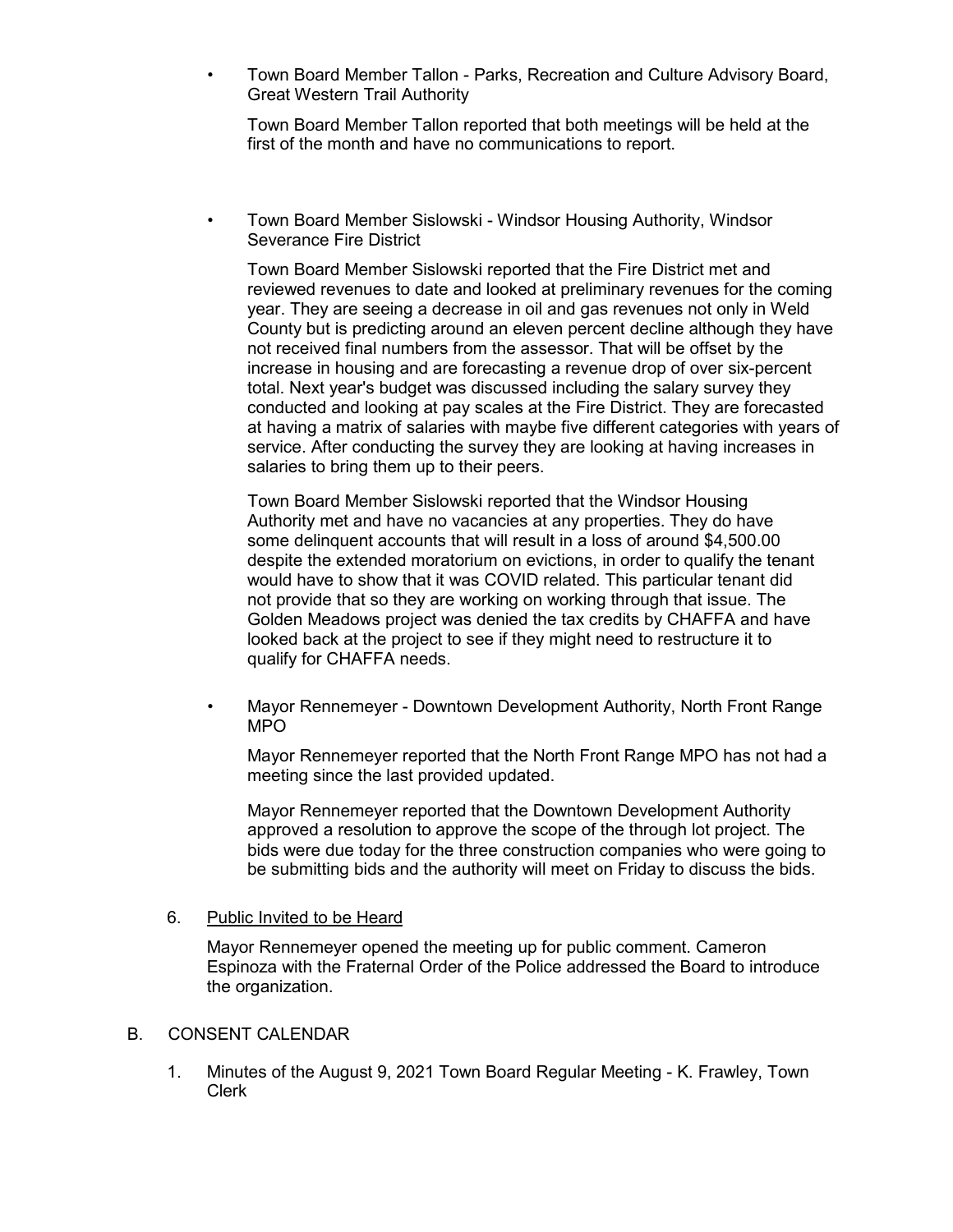2. Resolution No. 2021-52 - A Resolution Setting Hearings for the Ascent Charter School Annexation - C. Malone, Chief Planner, and K. Emil, Assistant Town **Attorney** 

**Board Member Cline moved to approve the consent calendar as presented, Town Board Member Tallon seconded the motion. Roll call on the vote resulted as follows; Yeas - Bennett, Charpentier , Cline, Rennemeyer, Sislowski, Tallon; Motion Passed.**

### C. BOARD ACTION

1. Public Hearing - Designation of 423 Main Street as a Local Historic Landmark - Paul Sacco, owner/applicant

Mr. Paul Sacco, owner of 423 Main Street, has submitted a nomination to designate the property as a local historic landmark. The building was built in 1898 by John T. Perkins and originally operated as the J.T. Perkins General Merchandise Company. The building was home to a number of different businesses over the years, including a drug store, a post office, and a grocery store.

## **Town Board Member Sislowski moved to open the public hearing, Town Board Member Tallon seconded the motion. Roll call on the vote resulted as follows; Yeas - Bennett, Charpentier , Cline, Rennemeyer, Sislowski, Tallon; Motion Passed.**

Town Board Member Cline stated the following, "Mayor Rennemeyer, for the record I would like to point out that in my capacity as a Town Board liaison to the Historic Preservation Commission. I was present at the Historic Preservation Commission meeting during which this matter was previously presented. I wish to state that my participation in the Historic Preservation Commission proceeding has in no way influenced me in my capacity as a Town Board member this evening. I will make my decision and cast my vote this evening based solely on the evidence presented during this public hearing."

Mr. Sacco provided a brief presentation to the board regarding the designation of 423 Main Street as a local historic landmark.

Discussion ensued between the Board, applicant, and staff.

**Town Board Member Tallon moved to close the public hearing, Board Member Cline seconded the motion. Roll call on the vote resulted as follows; Yeas - Bennett, Charpentier , Cline, Rennemeyer, Sislowski, Tallon; Motion Passed.**

2. Ordinance No. 2021-1628 - Designating 423 Main Street as a Local Historic Landmark – Paul Sacco, owner/applicant

Please refer to the previous agenda item for background and recommendation.

Per Mr. Hornbeck, nothing further to add.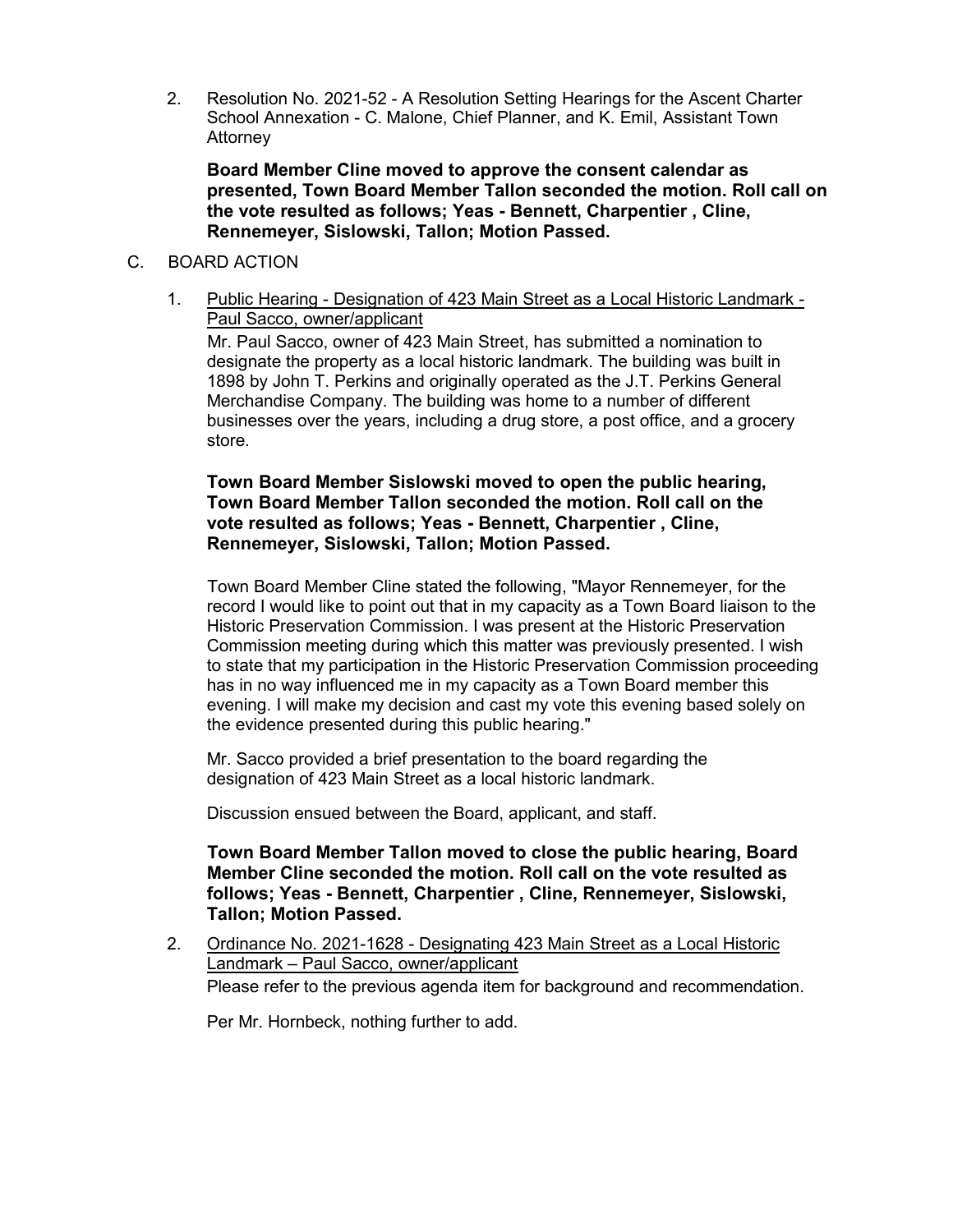**Town Board Member Tallon moved to approve Ordinance number 2021- 1628, Board Member Cline seconded the motion. Roll call on the vote resulted as follows; Yeas - Bennett, Charpentier , Cline, Rennemeyer, Sislowski, Tallon; Motion Passed.**

3. Ordinance No. 2021-1626 - An Ordinance Rezoning South Gate Business Park 1st Filing Tract D and 4th Filing, Lot 3, from General Commercial (GC) to Limited Industrial (LI) Zone District - Martin Lind, Windsor South Gate Development LLC, Owner/Applicant; Derek Patterson, TST Engineering; and Garrett Scallon, Windsor South Gate Development LLC, Owner's Representatives

The applicant, Martin Lind, Windsor South Gate Development, LLC., represented by Derek Patterson of TST Engineering and Garret Scallon, Windsor South Gate Development, LLC, has submitted a rezoning application to rezone 37.89 acres from GC (General Commercial) to LI (Limited Industrial) zone district. The proposed rezoning is located at 900 South Gate Drive, north of South Gate Drive and west of Weld County Road 17 in the Town of Windsor. The subject rezoning plat includes South Gate Business Park Subdivision 1st Filing Tract D, a 8.93-acre parcel, and South Gate Business Park Subdivision 4<sup>th</sup> Filing Lot 3, a 28.96-acre parcel.

Per Ms. Mezzetti, there have been no changes made to the ordinance since the first reading.

Mayor Rennemeyer opened the meeting up for public comment, to which there was none.

**Town Board Member Tallon moved to approve Ordinance number 2021-1626, Town Board Member Sislowski seconded the motion. Roll call on the vote resulted as follows; Yeas - Bennett, Charpentier , Cline, Rennemeyer, Sislowski, Tallon; Motion Passed.**

4. Ordinance No. 2021-1627 An Ordinance Creating Article XI, Chapter 7 of the Windsor Municipal Code Concerning the Regulation of Domestic Cats in the Town of Windsor

Over the years, issues have arisen concerning feral and stray cats. Feral or stray cats are considered to be unowned, free-ranging domestic cats, therefore are not addressed under any existing town codes applicable to the feeding of wildlife.

Per Ms. Emil, amendments were made to the public nuisance definition as well as added the definition of keeper since last presenting this ordinance to Town Board during a Work Session.

## **Town Board Member Sislowski moved to approve Ordinance number 2021-1627, Mayor Pro Tem Bennett seconded the motion. Roll call on the vote resulted as follows; Yeas - Bennett, Charpentier , Cline, Rennemeyer, Sislowski, Tallon; Motion Passed.**

5. Resolution No. 2021- 53 A Resolution Referring to the Registered Electors of the Town of Windsor at the Regular Municipal Election to be Held on Tuesday, November 2, 2021, the Question of Affirming the Town's Right to Provide High-Speed Internet Services (Advanced Services), Telecommunications Services, and/or Cable Television Services to Residents, Businesses, Schools, Fire and Rescue Service Providers, Libraries, Nonprofit Entities and Other Users of such Services, either Directly or Indirectly with Public or Private Sector Partners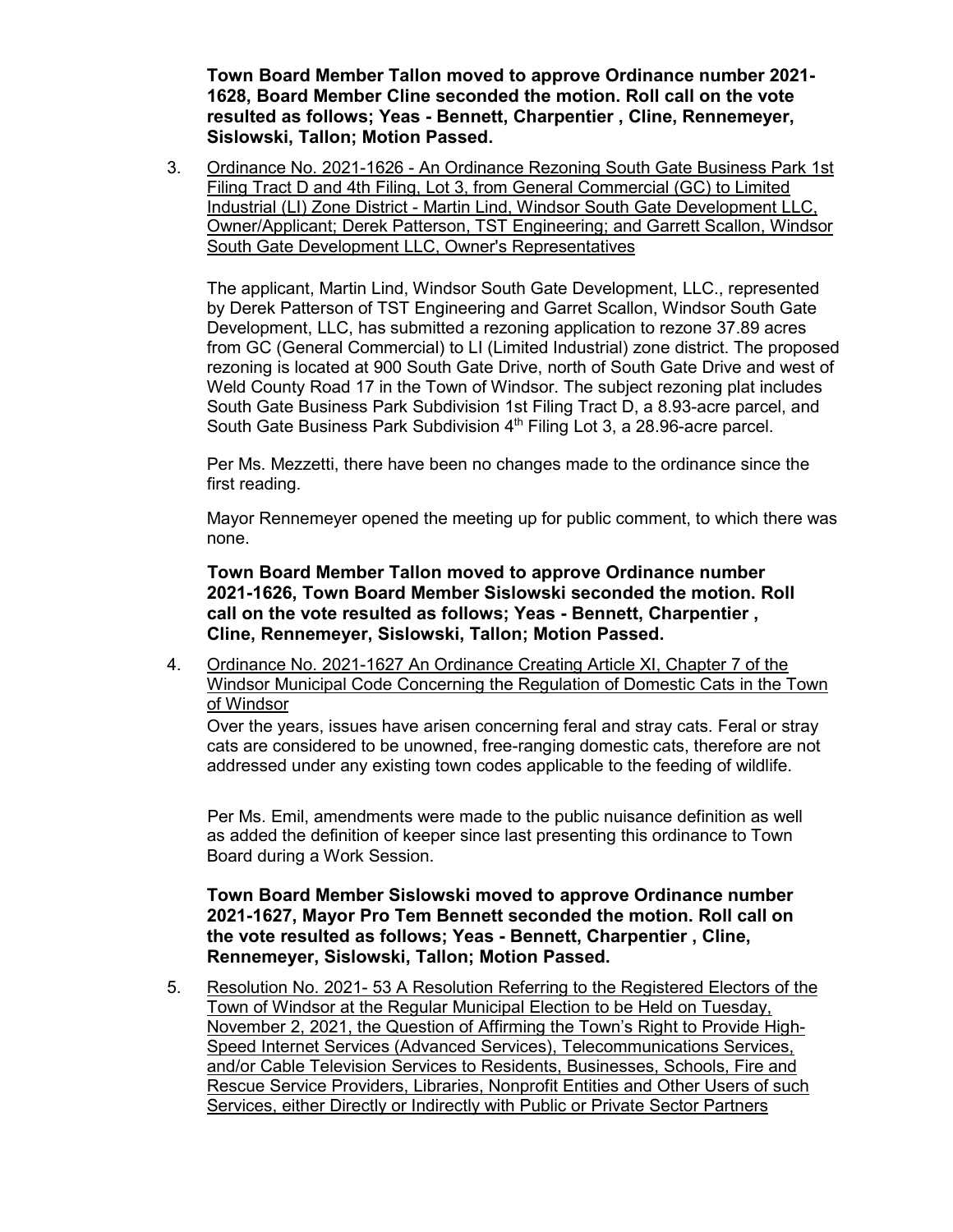as Expressly Permitted by Title 29, Article 27 of the Colorado Revised Statutes, and Setting Forth Related Details

Following the Town's latest discussion considering its options to expand high-speed fiber-optic internet (Broadband) and other services to its citizens, the next step in pursuing this path is to formally "opt out" of the requirements of SB152. Senate Bill 152 was a measure passed by the Colorado Legislature in 2005 limiting local governments from competing with the private sector to provide high-speed internet, telecommunication and cable services. The law prohibits the Town from providing these services directly or indirectly, with limited exceptions.

**Mayor Pro Tem Bennett moved to approve Resolution number 2021-53, Town Board Member Sislowski seconded the motion. Roll call on the vote resulted as follows; Yeas - Bennett, Charpentier , Cline, Rennemeyer, Sislowski, Tallon; Motion Passed.**

6. Resolution No. 2021- 54 A Resolution Ratifying, Approving, and Confirming the Terms and Conditions of an Intergovernmental Agreement for Conduct of General Elections between the Town of Windsor and County of Weld with Respect to the Coordinated Election Scheduled for November 2, 2021

Please see item C.5 for further information.

**Town Board Member Sislowski moved to approve Resolution number 2021-54, Town Board Member Tallon seconded the motion. Roll call on the vote resulted as follows; Yeas - Bennett, Charpentier , Cline, Rennemeyer, Sislowski, Tallon; Motion Passed.**

7. Resolution No. 2021- 55 A Resolution Ratifying, Approving, and Confirming the Terms and Conditions of an Intergovernmental Agreement for Conduct of General Elections between the Town of Windsor and County of Larimer with Respect to the Coordinated Election Scheduled for November 2, 2021 Please see item C.5 for further information.

**Mayor Pro Tem Bennett moved to approve Resolution number 2021-55, Town Board Member Tallon seconded the motion. Roll call on the vote resulted as follows; Yeas - Bennett, Charpentier , Cline, Rennemeyer, Sislowski, Tallon; Motion Passed.**

8. Resolution No. 2021-56 A Resolution Authorizing the Purchase of the Axon System Providing Dash and Bodycams and Related Programming to Comply with the Bodycam Requirements Imposed in SB 20-217 and HB 21-1250 Staff has reviewed several options regarding the purchase of the Axon system for the department. Forecasted extended delays have made the purchase advisable at this time.

Discussion ensued between the Board and staff.

**Mayor Pro Tem Bennett moved to approve Resolution number 2021-56, Board Member Cline seconded the motion. Roll call on the vote resulted as follows; Yeas - Bennett, Charpentier , Cline, Rennemeyer, Sislowski, Tallon; Motion Passed.**

- D. COMMUNICATIONS
	- 1. Communications from Town Attorney